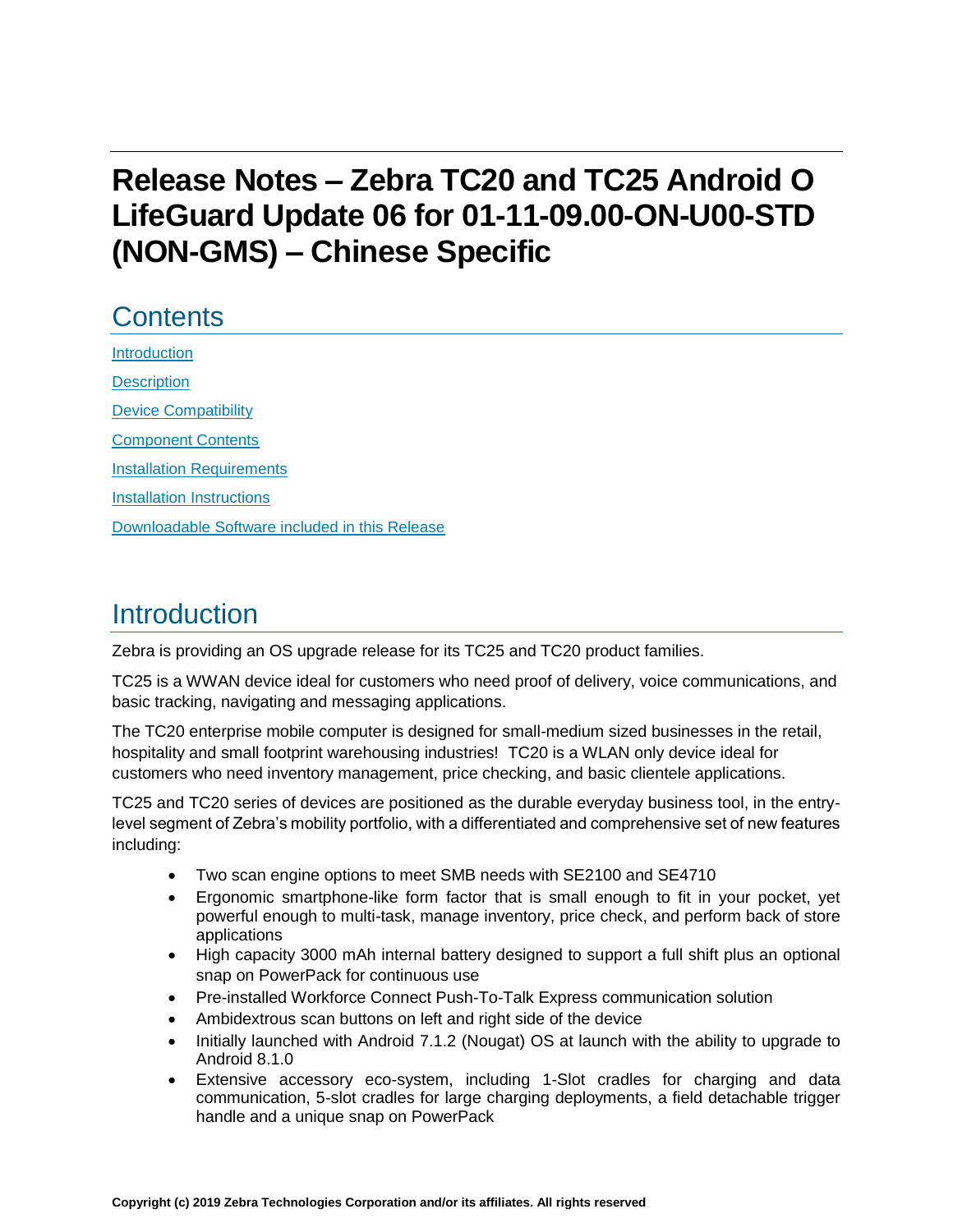## **Description**

This is the first Android 8.1.0 software release for TC20 Mobile Computer. This release contains software packages for Android OREO NON-GMS operating system for TC20.

**Note:** Devices manufactured after 20MAR19 should be flashed with LifeGuard update 2 (CFE-TC2X-O-XX-011109-N-00-02.zip) or higher.

#### **1. CFE v6 Updates:**

- ❖ CFE-TC2X-O-XX-011109-N-00-06.zip (Non-GMS)
	- 1. **Android Security Patch Level**: August 01, 2019

Use the below link to see the Android Security bulletin for more information:<https://source.android.com/security/bulletin/>

- 2. SPR37273 Resolved an issue wherein EHS Hostname in title was not reflecting updated HostName after device reboot.
- 3. MX, StageNow, EMDK, Datawedge components update:

Note: For detailed release notes, please refer [http://techdocs.zebra.com](http://techdocs.zebra.com/)

- $\circ$  MX: v9.0.4.1
	- a. SPR36994 Resolved MX initialization issue wherein EHS was calling MX before completion of MX initialization process.
- o StageNow: v3.3.1.2000
- o Datawedge: v7.3.24
	- a. SPR37124 Resolved an issue where in ADF rule with crunch spaces was removing last character from barcode data with space.
	- b. SPR37060/SPR36880 Resolved an issue wherein Datawedge was not disabling the scanner upon resume during app transition from background to foreground causing intermittent scanning failures.
- o EMDK: v7.3.19.2319
- $O$  DDT: v1.17.0.9

### **2. CFE v5 Updates:**

- ❖ CFE-TC2X-O-XX-011109-N-00-05.zip (GMS)
	- 1. **Android Security Patch Level**: July 01, 2019

Use the below link to see the Android Security bulletin for more information:<https://source.android.com/security/bulletin/>

- 2. SPR36865 Resolved an issue wherein upon pressing Hardware trigger used to switch between tabs, while Chrome was in foreground with multiple tabs open.
- 3. Updated below mentioned components:
	- Wifi FUSIONLIFTEQA 1 0.0.0.019 O
		- o SPR36702 Resolved an issue wherein the MU was not able to connect to WLAN profile randomly after few reboots.
- **3. CFE v4 Updates:**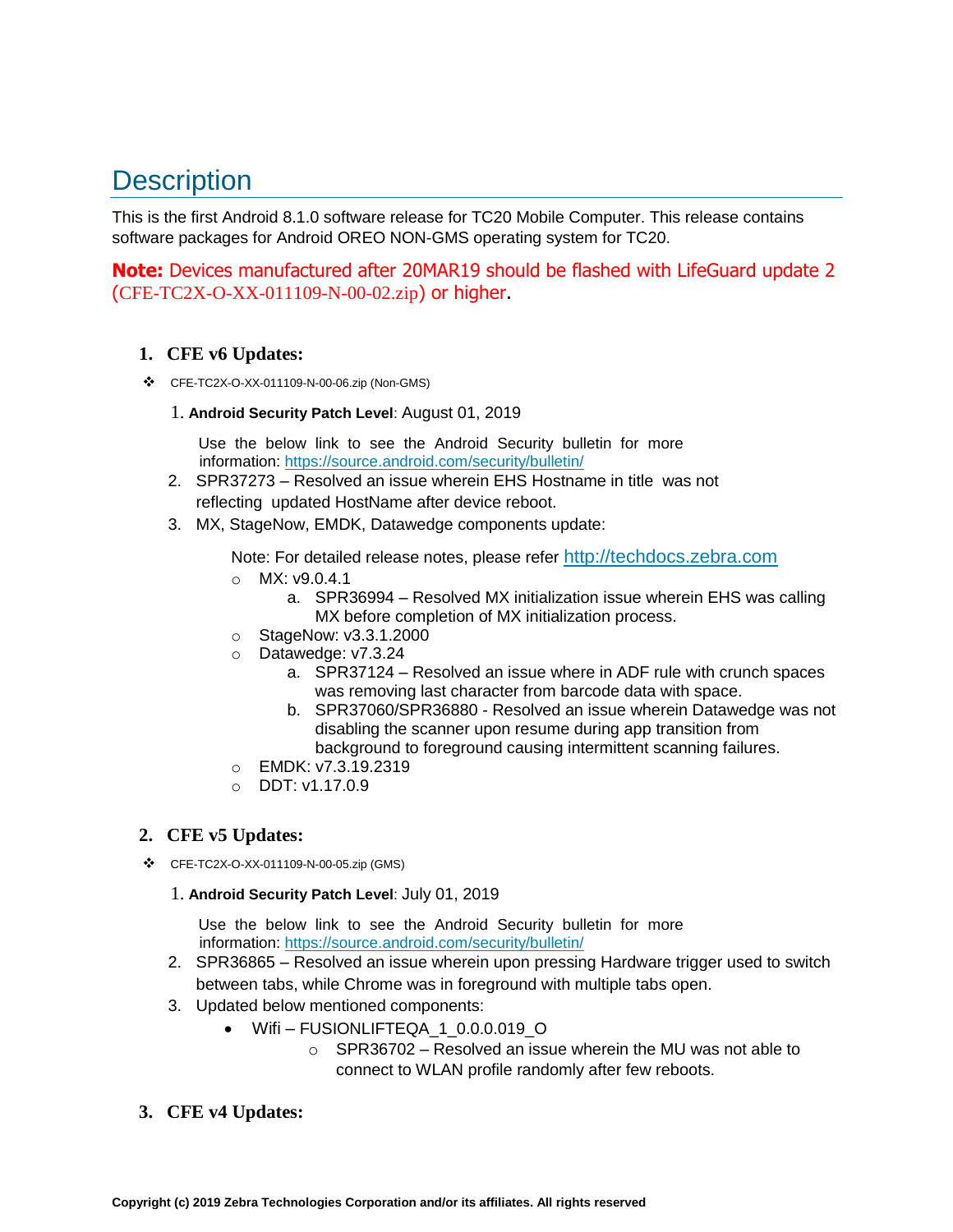- ❖ CFE-TC2X-O-XX-011109-N-00-04.zip (Non-GMS)
	- 1. **Android Security Patch Level**: June 01, 2019

Use the below link to see the Android Security bulletin for more information:<https://source.android.com/security/bulletin/>

- 2. SPR36970 Resolved an issue wherein period key was not working when used in RDP on Linux CentOS 7 server.
- 3. SPR36457 Resolved an issue wherein scanner was not working intermittently on few units after factory reset.
- 4. Updated below mentioned components:
	- Wifi-FUSIONLIFTEQA 1 0.0.0.018 O
	- OSX version QCT.81.8.4.UL

#### **4. CFE v3 Updates:**

❖ CFE-TC2X-O-XX-011109-N-00-03.zip (Non-GMS)

#### 1. **Android Security Patch Level**: May 01, 2019

Use the below link to see the Android Security bulletin for more information:<https://source.android.com/security/bulletin/>

2. SPR36906 - Resolved an issue wherein performing Factory reset using StageNow resulted in formatting of cache.

#### **5. CFE v2 Updates:**

- ❖ CFE-TC2X-O-XX-011109-N-00-02.zip (Non-GMS)
	- 1. **Android Security Patch Level**: April 01, 2019

Use the below link to see the Android Security bulletin for more information:<https://source.android.com/security/bulletin/>

- 2. Updated below mentioned components:
	- Scanning Framework version 22.0.5.0
	- Wifi FUSIONLIFTEQA\_1\_0.0.0.016\_O
	- OSX version QCT.81.8.3.3UL
	- BT Pairing Utility 3.15
- 3. SPR35855/35695 Resolved an issue wherein scanned data was being delivered as individual characters to the applications.
- 4. SPR36117/36095 OSx provisioning properties were getting intermittently reset causing device to be in a non-provisioned state causing below symptoms.
	- When scanning a barcode it does not decode into [the](https://confluence.zebra.com/pages/createpage.action?spaceKey=LIF&title=customer+apps+or+DWDEMO) targeted application.
	- A long press on the power key does not bring up the "Airplane" menu item.
	- HOME and RECENT keys were not functional.
- 5. SPR36685 Resolved an issue wherein image distortion issue was observed while scanning a barcode using any application.

#### **6. CFE v1 Updates:**

❖ CFE-TC2X-O-XX-011109-N-00-01.zip (Non-GMS)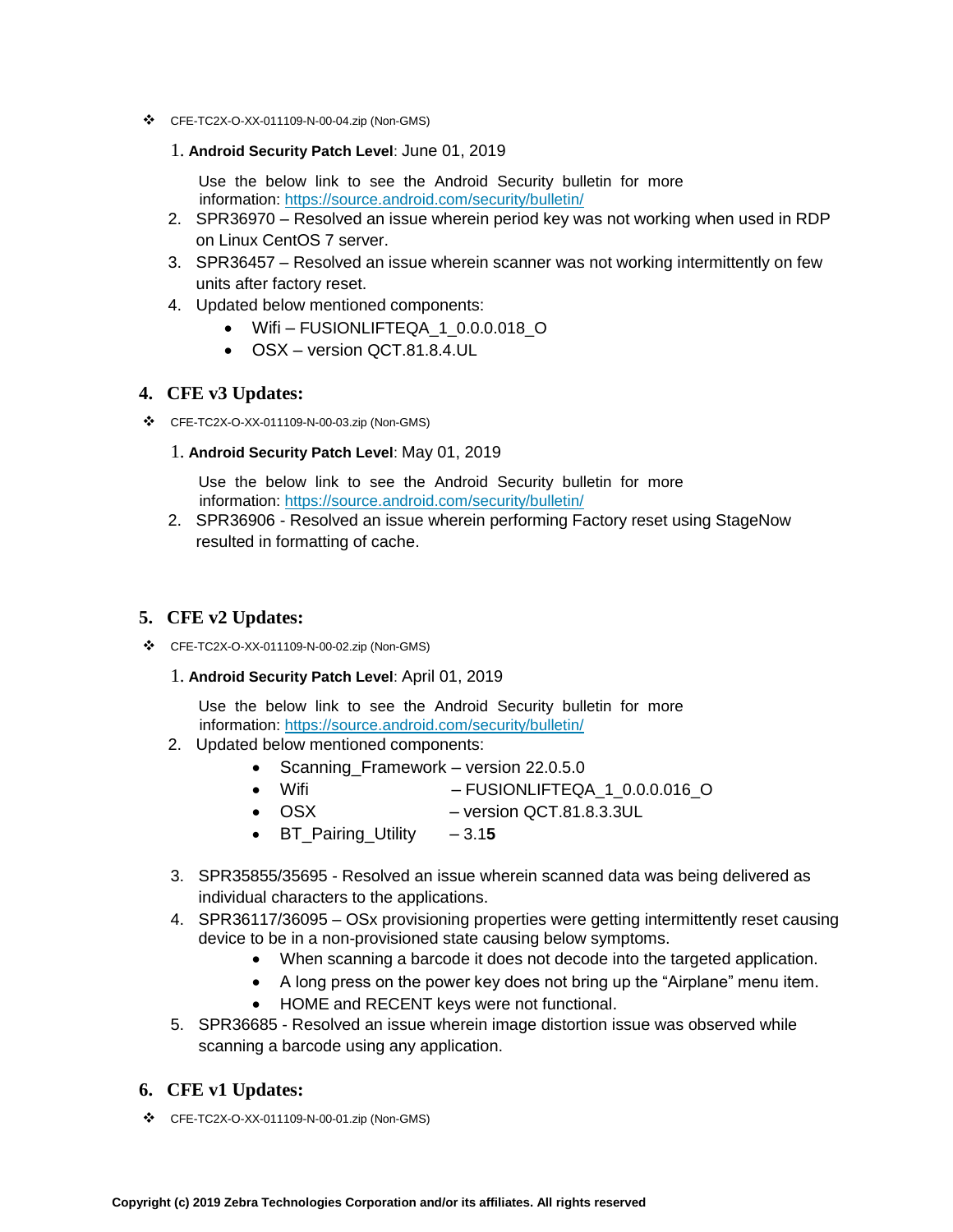1. **Android Security Patch Level**: February 01, 2019

Use the below link to see the Android Security bulletin for more information:<https://source.android.com/security/bulletin/>

2. SPR36021 - Resolved an issue wherein voice call quality was getting degraded when phone is slightly moved away from the mouth area.

## <span id="page-3-0"></span>Device Compatibility

This software release has been approved for Android TC20 OREO Non-GMS models mentioned below. Please note that GMS OS images are not compatible with China based SKUs. Attempt to install GMS Image on China based SKUs will gracefully fail and report image incompatibility error.

| <b>Device</b>          | <b>Operating System</b>                               |
|------------------------|-------------------------------------------------------|
| TC200J-20C112CN        | Android O (Non-GMS Only) China Only                   |
| TC200J-20A111CN        | Android O (Non-GMS Only) China Only                   |
| <b>TC200J-2KC111CN</b> | Android O (Non-GMS Only) Keyboard SKU -<br>China Only |
| TC200J-20C213CN        | Android O (Non-GMS Only) Premium SKU -<br>China Only  |

<span id="page-3-1"></span>This software is also approved for Android TC25 OREO Non-GMS models mentioned below

| <b>Device</b>   | <b>Operating System</b>             |
|-----------------|-------------------------------------|
| TC25CJ-20B101CN | Android O (Non-GMS Only) China Only |
| TC25CJ-20C102CN | Android O (Non-GMS Only) China Only |

## Component Contents

| <b>Component</b>                    | <b>Version</b>                   |
|-------------------------------------|----------------------------------|
| <b>Build version</b>                | 01-11-09.00-ON-U06-STD (NON-GMS) |
| Android version                     | 8.1.0                            |
| Android SDK Level                   | 26                               |
| <b>Android Security Patch Level</b> | August 1, 2019                   |
| Linux kernel                        | 3.18.71                          |
| Wifi                                | FUSIONLITE_QA_1_0.0.0.019_O      |
|                                     | Application: QA_1_00.0.0.008_O   |
|                                     | Middleware: QA_1_00.0.0.011_O    |
|                                     | Radio: QA_1_00.0.0.015_O         |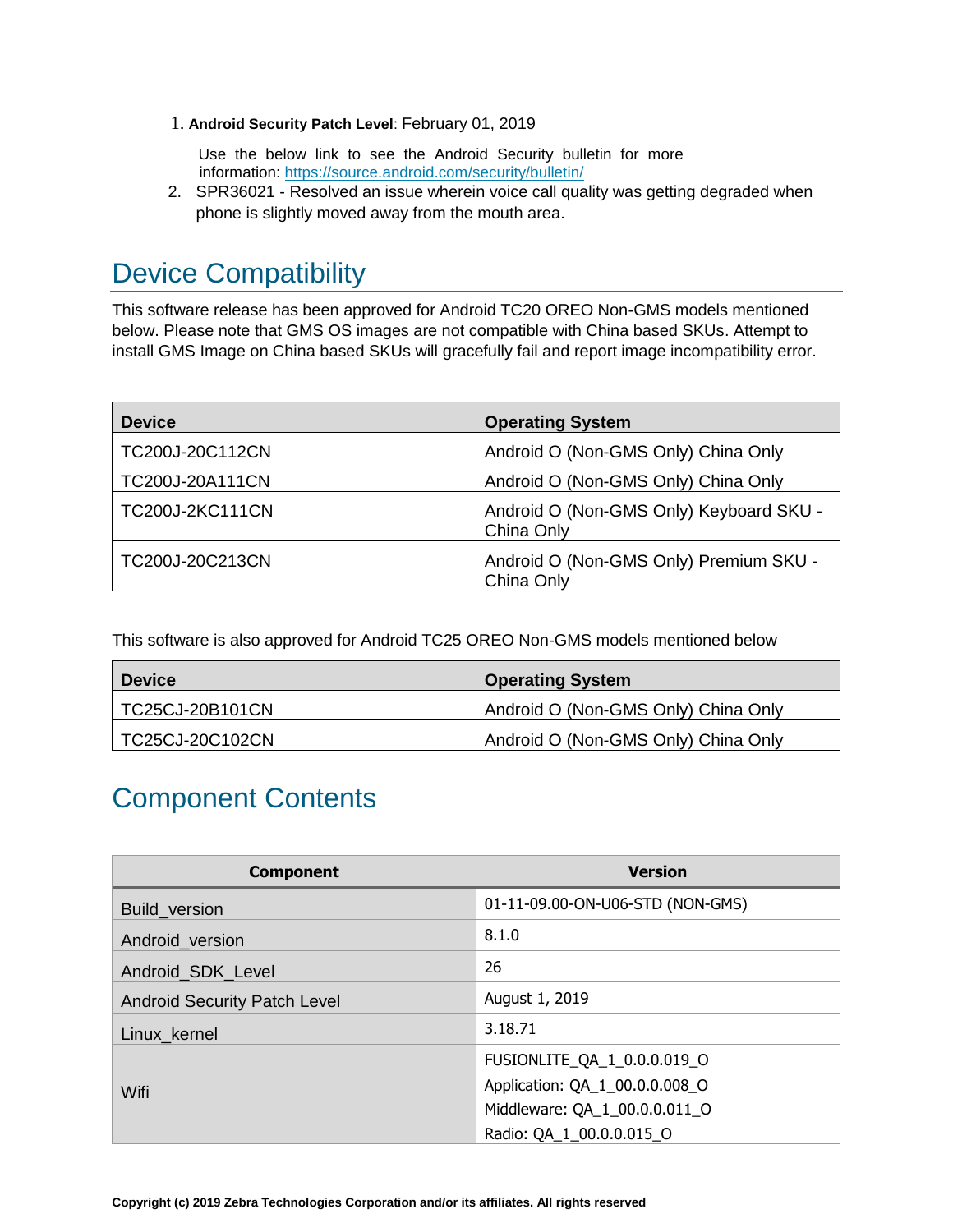| Platform                  | Qualcomm MSM8937                                                                |
|---------------------------|---------------------------------------------------------------------------------|
| Scanning_Framework        | 22.0.5.0                                                                        |
| <b>DWDemo</b>             | 2.0.13                                                                          |
| <b>OSX</b>                | QCT.81.8.8.1.UL                                                                 |
| <b>MXMF</b>               | 9.0.4.1                                                                         |
| Touch                     | Focaltech V1.1 20161103 (fw:0x24)                                               |
| Bluetooth_Stack           | CNSS-PR-4-0-552-166444-1/01050102                                               |
| Flash_Size                | 16G / 32G                                                                       |
| RAM_Size                  | 2G                                                                              |
| <b>GPS</b>                | MPSS.JO.3.0-00431-8937_GENNS_PACK-1                                             |
| <b>MMS</b>                | 8.1.0                                                                           |
| <b>RIL Version</b>        | Qualcomm RIL 1.0                                                                |
| <b>BT_Pairing_Utility</b> | 3.15                                                                            |
| Datawedge                 | 7.3.24                                                                          |
| Camera                    | 2.0.002                                                                         |
| <b>PTT</b>                | 3.1.39                                                                          |
| RxLogger                  | 5.4.12.0                                                                        |
| StageNow                  | 3.3.1.2000                                                                      |
| Zebra Data Service        | 3.4.0.1180                                                                      |
| <b>EMDK</b>               | 7.3.19.2319                                                                     |
| <b>IMEI SV Number</b>     | 09                                                                              |
| <b>OEM Config</b>         | 8.1.0.9                                                                         |
| Zebra Folder              | 8.1                                                                             |
| <b>EIS</b>                | 1.0.0.5                                                                         |
| <b>DDT</b>                | 1.17.0.9                                                                        |
| <b>Audio SW Version</b>   | 0.3.0.0                                                                         |
| <b>Acoustic Profiles</b>  | General: CO4.2                                                                  |
|                           | Cellular: CO4.2                                                                 |
| Fingerprints              | Zebra/TC25/TC25FM: 8.1.0/01-11-09.00-ON-U06-<br>STD/190729:user/release-keys,   |
|                           | Zebra/TC20/ TC20RT: 8.1.0/01-11-09.00-ON-U06-<br>STD/190729:user/release-keys,  |
|                           | Zebra/ TC20/ TC20RD: 8.1.0/01-11-09.00-ON-<br>U06-STD/190729:user/release-keys, |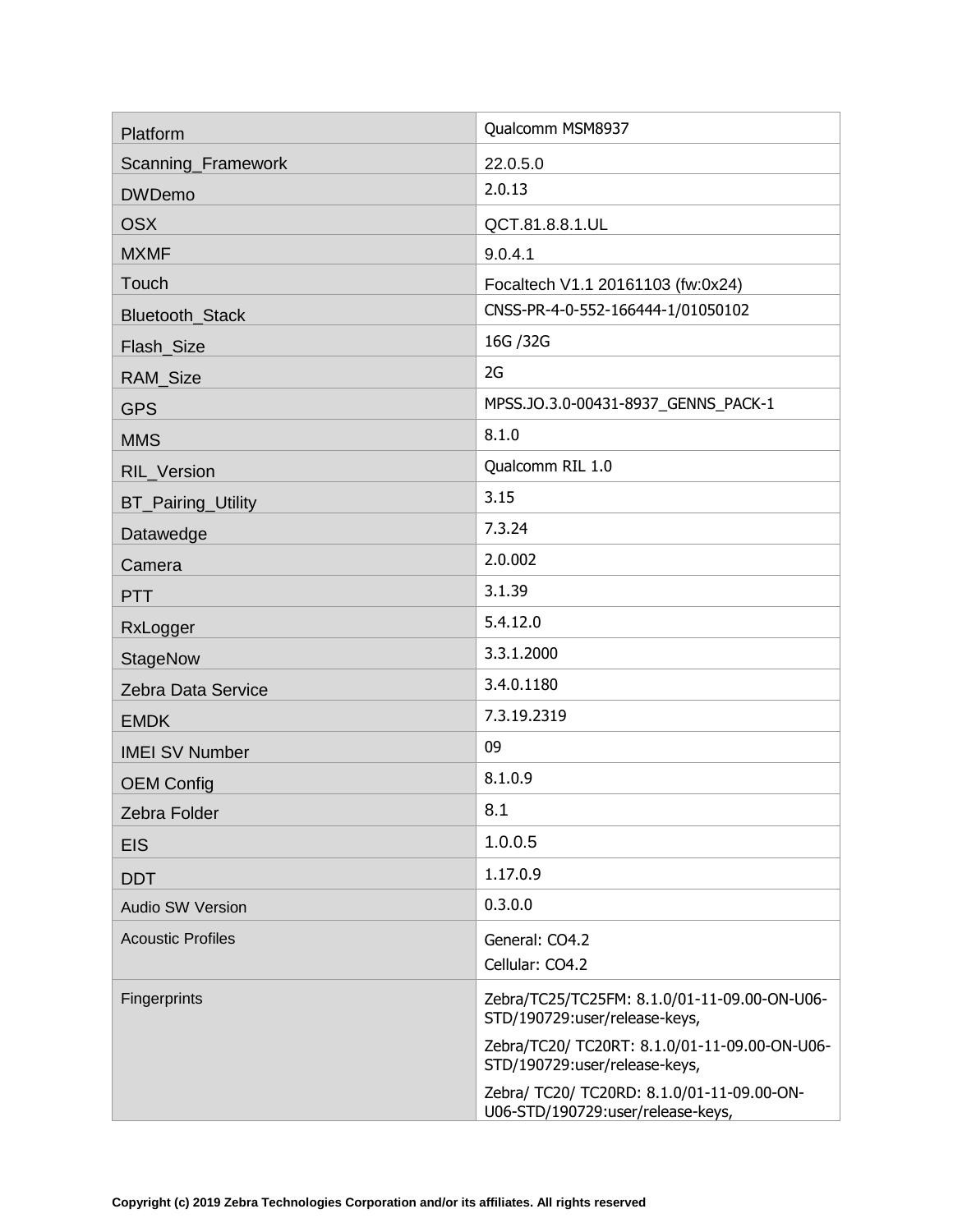| Zebra/ TC20/ TC20KB: 8.1.0/01-11-09.00-ON-<br>U06-STD/190729:user/release-keys |
|--------------------------------------------------------------------------------|
|                                                                                |
|                                                                                |

## <span id="page-5-0"></span>Installation Requirements

#### HW Requirements

- Windows PC running Windows 7/10 32/64 bits
- USB Type C Cable
- Micro SD Card with at least 2GB capacity (optional)

### SW Requirements

Please make sure following components are installed on your computer before commencing OS installation.

- Zebra Android USB Driver V2.2 or higher
- Android Debug Bridge (ADB) version 1.0.39 or higher
- TC20/TC25 Non-GMS Android OS Release Images

### Image Compatibility

<span id="page-5-1"></span>AOSP/Non-GMS image primarily meant for China SKUs hence only validated for Traditional Chinese and Simplified Chinese.

## Installation Instructions

### Using the "adb sideload" method

#### **Assumptions**

- 1. ADB installed on PC
- 2. TC20/TC25 has Developer options enabled
- 3. USB debugging ON

#### Procedure

- 1. Plug the TC20/TC25 into the USB & Charging Cable and then the Cable to the PC. If you have a Cradle with USB connectivity, connect it now.
- 2. You may need to pull down notification bar, and tap on the notification which says, "USB charging this device", and change it to "Transfer files".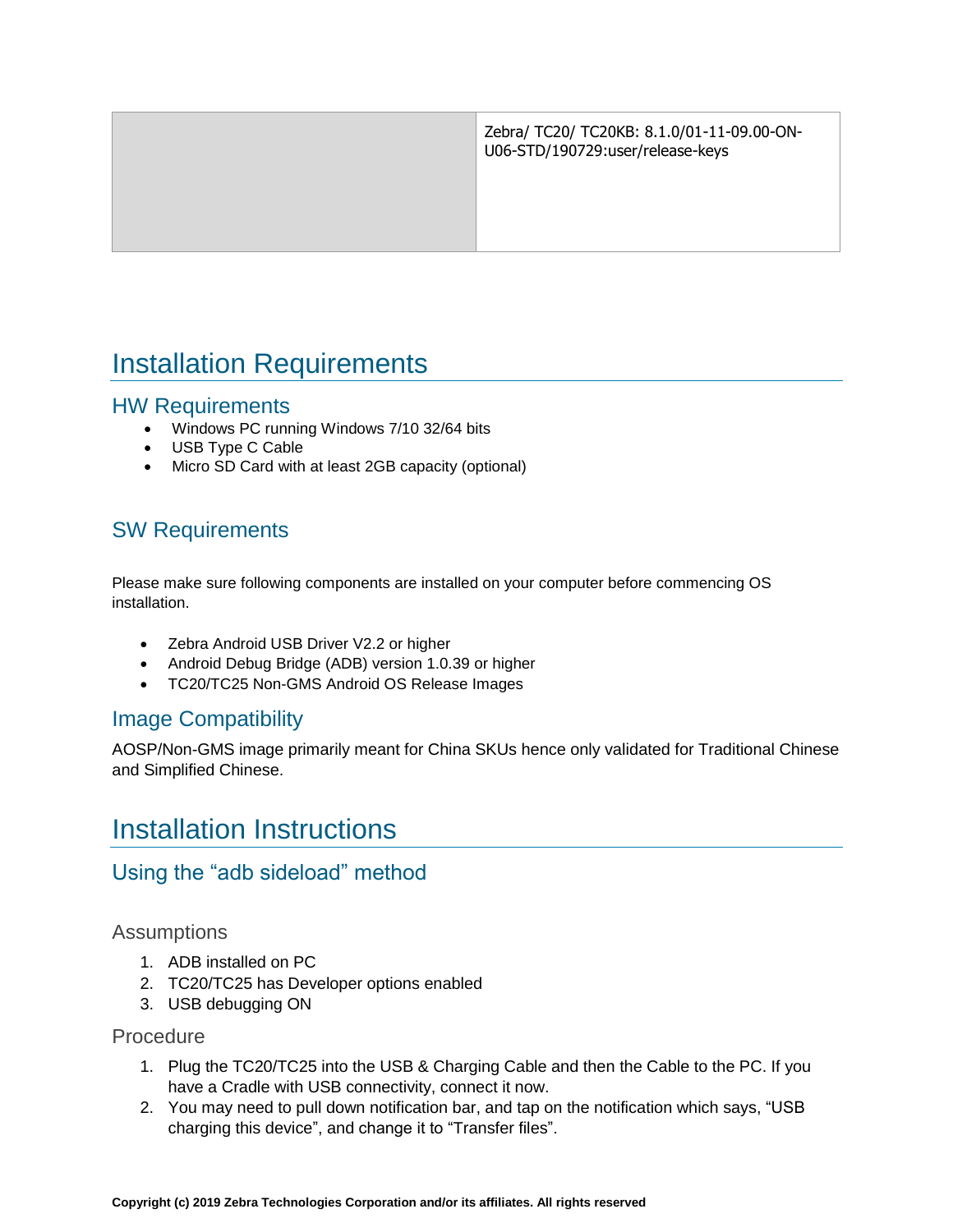- 3. Open Command Prompt on PC, run "adb devices" and check to see if you can see the device's serial number… If yes, proceed… if not you will need to get the PC set up with the proper drivers or install an External SD Card.
- 4. You may also get a pop up on your PC (Win 7) that you will be connected as a Portable Media Player… this can be ignored.
- 5. Entering Recovery Mode
	- a. Choice 1: In Command Prompt, type "adb reboot recovery" and click enter.
	- b. Choice 2:
		- i. Reboot and hold PTT key
	- ii. When Zebra Technologies logo appears on the screen Release the PTT Key
- 6. Your TC20/TC25 will reboot and take you to Android Recovery screen.
- 7. To select Sideload Method
	- a. Use the Volume + and to highlight, "Apply upgrade from ADB" and press the Power Key to select it
- 8. With your Command Prompt, open, type "adb sideload" and add a space and then drag and drop the zip file which you want to apply to the device and press enter.
	- a. When the file download starts, the command window will show progress with a percentage completed.
	- b. Device display will show a series of messages indicating it is downloading, verifying and installing the image on to the device.
- 9. After successful update, the device will auto reboot and you see Zebra on top and POWERED BY android at the bottom and after about 10 second will transition to the TC20/TC25 Touch Computer splash screen with 5 dancing white dots at bottom… it will stay at this screen for up to 4 minutes and then present the "Welcome Screen".
- 10. After this you will need to complete the process by setting up Wi-Fi and E-mail accounts and such.
- 11. To make sure the OS Update took place, once the initial setup is complete;
	- a. Go to "Settings" and scroll down to "System" and navigate to "About phone" and look at the "Build number". It should state "01-11-09.00-ON-U06-STD".
- 12. Setting the Date and Time. If you associate the device to a WLAN AP, it should automatically set the date and time. The only thing left is to set the time zone. Go to "Settings" and scroll to and select "Date & time". Scroll down to and select "Select time zone" and scroll down to and select the appropriate time zone and you are done.
- 13. Now you are all set to use your TC20/TC25.

## Using External SD Card

- 1. Plug the TC20/TC25 into the USB & Charging Cable and then the Cable to the PC. If you have a Cradle with USB connectivity, connect it now.
- 2. You may need to pull down notification bar, and tap on the notification which says "USB charging this device", and then change it to "Transfer files".
- 3. You may also get a pop up on your PC (Win 7) that you will be connected as a Portable Media Player… this can be ignored.
- 4. Copy the required files to the SD Card. This can be done in two ways
	- a. Copy the files to the Micro SD card with the help of a SD Adapter which gets inserted to the SD slot of your PC/Laptop/SD Writer.
	- b. Directly transfer files to the Micro SD card which is inserted in to the back of the device. Please refer to the user guide on how to open the back door and inserting the SD card to the device.
- 5. Entering Recovery Mode